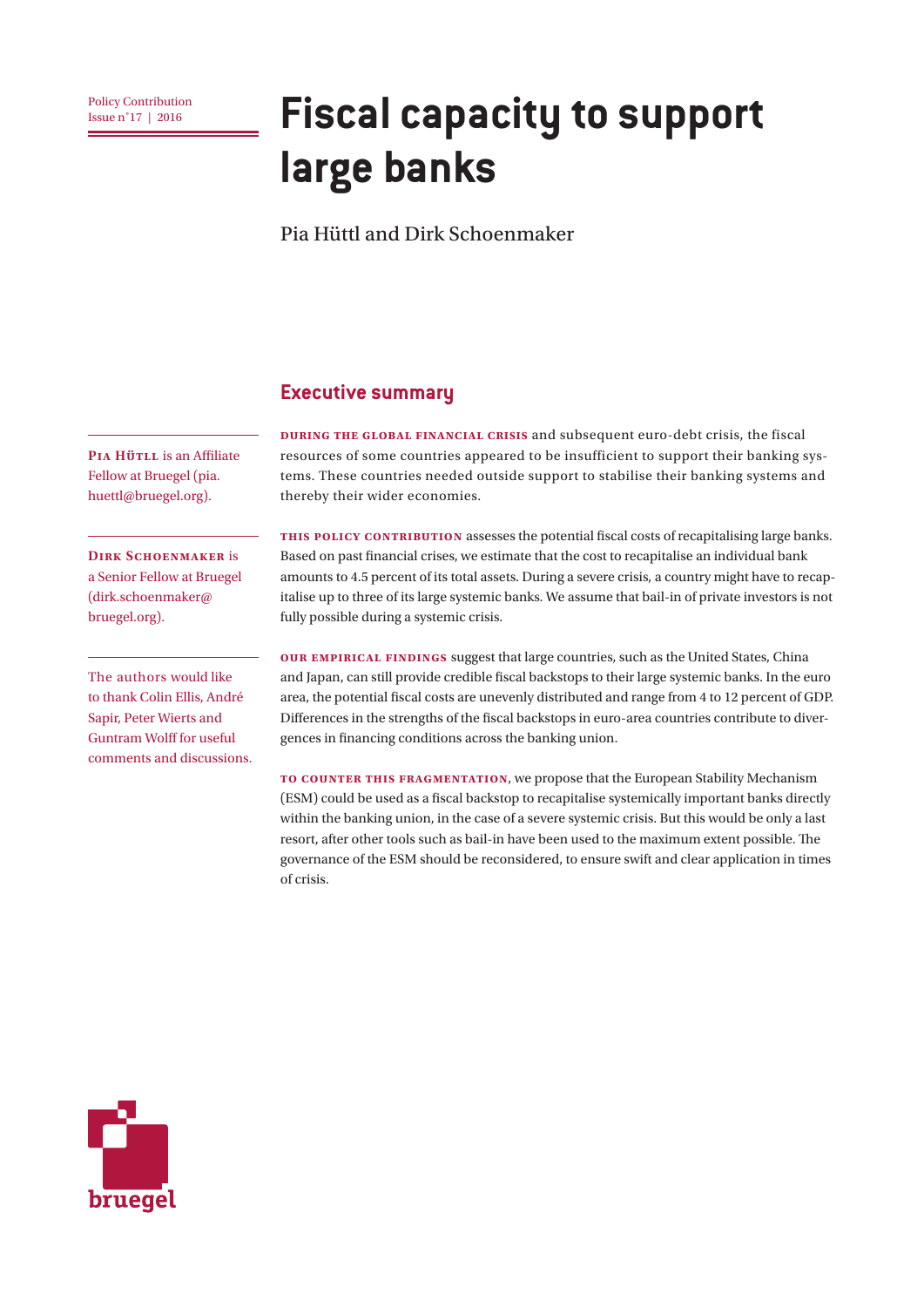### **Introduction**

The aim of the European Union's new bail-in regime is to reduce the cost of bank bailouts for taxpayers. While bail-in of private investors is appropriate for one-off failures, it might not be fully possible in the case of the failure of a systemically important bank or large parts of the banking system. There is concern that a bail-in of large banks might add to – instead of dampen - a financial panic<sup>1</sup>. The European bail-in regime permits 'government financial stabilisation tools' as a last resort after other resolution tools have been assessed and deployed to the maximum extent practicable to maintain financial stability (Articles 32 and 56, Bank Recovery and Resolution Directive (BRRD), 2014/59/EU)<sup>2</sup>.

There is a lack of experience in handling large bank failures under the new resolution regime, both under the BRRD in Europe and under the Dodd-Frank Act in the US. Large bank failures might have contagion effects (De Bandt and Hartmann, 2002). The contagion can spread through the real exposure channel because of direct financial linkages between banks (the so-called domino effect) or through the information channel, with the failure of one bank potentially causing contagious withdrawals at 'similar' banks, when creditors are imperfectly informed about whether the shock is a one-off or more widespread.

Even if private investors are bailed-in, there is thus still a need for the government to maintain a fiscal backstop in case of a full-blown systemic crisis (Schoenmaker, 2015). In such a systemic crisis, the government might need to directly recapitalise systemically important banks. Goodhart (1998) argues that the standing of a banking system depends ultimately on the strength and credibility of the fiscal backstop.

During the global financial crisis and subsequent euro-debt crisis, some countries' fiscal resources to support their banking systems appeared to be insufficient. These countries needed outside support from the International Monetary Fund, the European Financial Stability Facility and subsequently the European Stability Mechanism to stabilise their banking systems and thereby their wider economies. This Policy Contribution develops a method to assess the potential fiscal costs for countries required to support their banking systems. In particular, we investigate the fiscal support for large systemic banks with assets of over  $E150$  billion<sup>3</sup>.

# **Fiscal costs in past crises**

Fiscal capacity refers to the ability of the state to extract revenues to provide public goods. Applying this concept to banking, Pauly (2014) defines the fiscal capacity of a country as the budgetary capacity to provide a credible fiscal backstop to its banking system and the political capacity to activate the budget. An example of the lack of political capacity is the dithering approach of the Japanese Ministry of Finance in its attempts to deal with severe banking problems during the 1990s. The Japanese parliament did not approve any recapitalisation of ailing Japanese banks beyond the bare minimum, which prolonged the banking crisis, culminating in the infamous lost decade of growth.In terms of budgetary capacity, we can approximate the potential budgetary needs for the recapitalisation of a country's large banks based on earlier episodes. Laeven and Valancia (2013) provide a global overview of the fiscal outlays during past crises. The direct fiscal costs of banking crises from 1970 to 2011 were on average

1 There have been warnings from academics (eg Avgouleas and Goodhart, 2015; Chan and Van Wijnbergen, 2015) and policymakers (eg Dewatripont, 2014; Geithner, 2014).

2 Available at http://eur-lex.europa.eu/legal-content/EN/TXT/PDF/?uri=CELEX:32014L0059&from=en.

3 Gandhi, Lustig and Plazzi (2016) provide evidence that in the event of a financial crisis, stock investors price in the implicit government guarantees extended to large financial institutions, but not to small ones.

**Bail-in might not be fully possible in the case of the failure of a systemically important bank or large parts of the banking system.**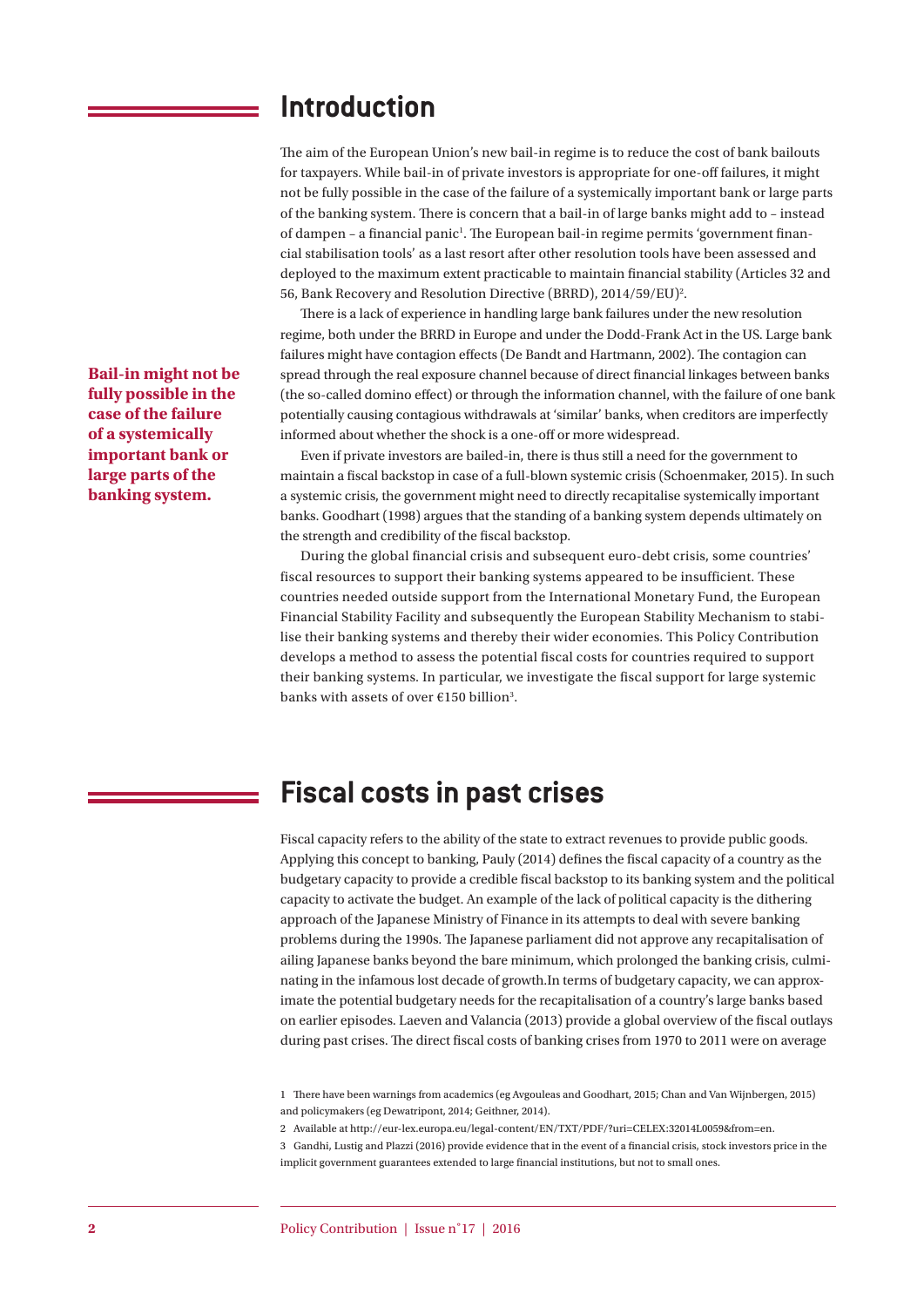4 percent of GDP for advanced countries. More importantly, the subsequent increases in debt (21 percent of GDP) and output losses (33 percent of GDP) were multiples of the direct fiscal costs on average. For the euro area, recent figures are slightly worse. The European Central Bank found that the direct fiscal costs of the banking crisis were 4.8 percent of euro-area GDP over 2008-14 (ECB, 2015)<sup>4</sup>.

Hüttl and Wolff (2016) provide a more granular overview with exact recapitalisation amounts for European banks during the global financial crisis and subsequent euro-debt crisis. Figure 1 shows that the direct fiscal costs related to financial assistance to the EU and US banking systems varied from country to country, with the variation resulting mainly from the depth of the crisis and the size of the banking system in each country. Recapitalisation of the Irish banking system represented 40 percent of GDP, while government banking assistance in France did not exceed 1.4 percent of GDP. The four countries with the highest recapitalisation costs (Ireland, Greece, Slovenia and Cyprus) needed external assistance from the IMF and the EU. Belgium and Spain with recapitalisation costs of about 8 percent of GDP were borderline cases with respect to external assistance. While Belgium could support the recapitalisation of its banking system without outside help, Spain needed external financial assistance for the recapitalisation and restructuring of its banking system, partly as a consequence of far worse macro-economic conditions in Spain in 2012.



#### **Figure 1: Direct costs of financial assistance to the European and US banking systems 2008-14 (% of GDP)**

Source: Bruegel based on Bruegel state aid database and Eurostat for EU and IMF WEO and US Treasury data on the TARP for the US. Note: Financial assistance includes recapitalisation and asset relief for both regions.

For our purposes, we are interested in the costs of recapitalisation of large international banks, with total assets of at least €150 billion in the case of European banks and \$165 billion in the case of US banks. Table 1 shows that the fiscal costs of recapitalisation and asset relief for each of Europe's 22 large banks were on average 2.7 percent of these banks' total assets. Applying a 99 percent confidence interval, we find a range from 1.1 to 4.3 percent of total bank assets.

4 Laeven and Valencia (2013) show that the direct fiscal costs of bank bailouts are comparable for the euro area at 3.9 percent of GDP and the US at 4.5 percent of GDP.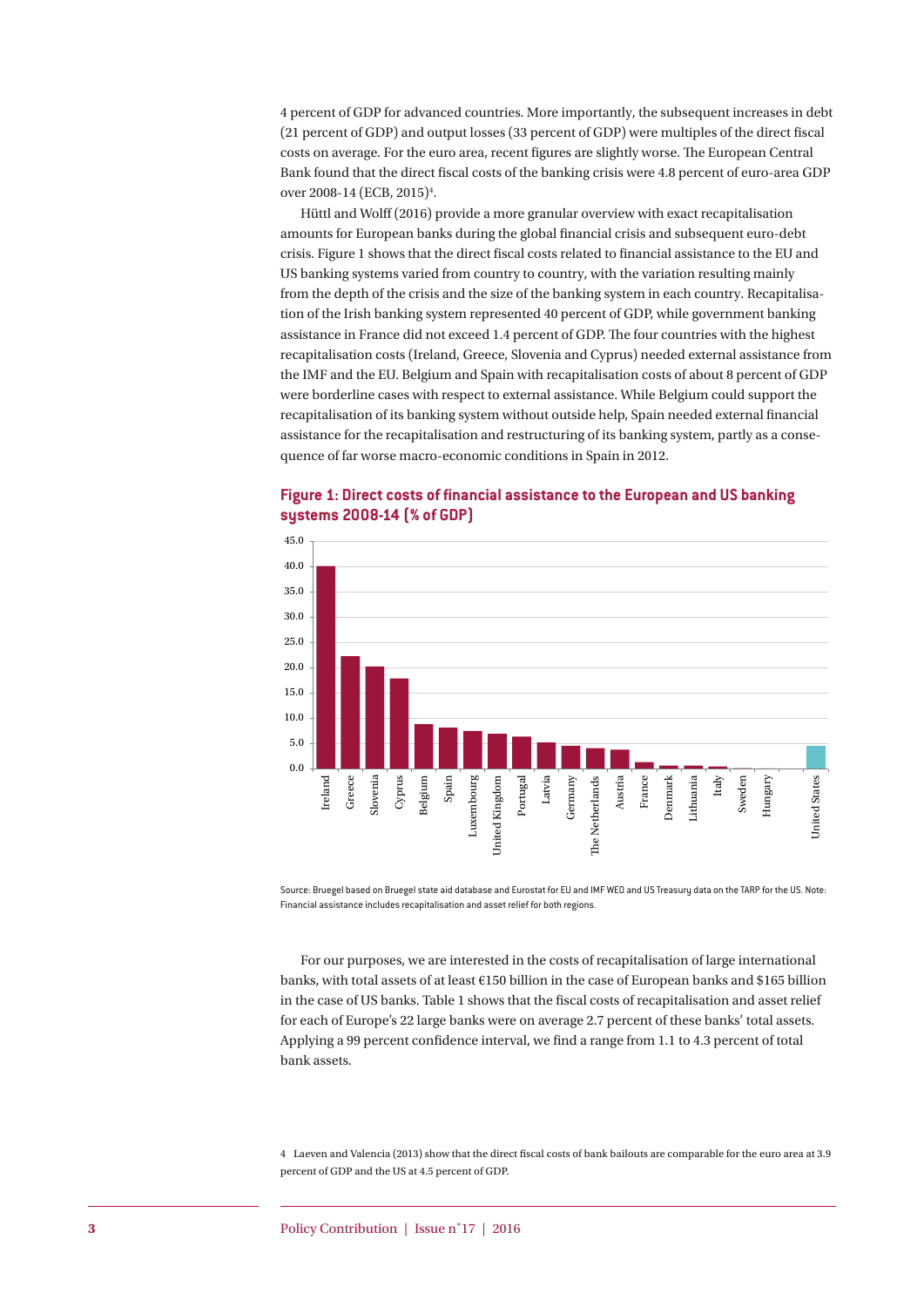| #              | <b>Bank name</b>                    | <b>Country</b> | Total assets*<br>$(\epsilon \text{ billions})$ | State aid**<br>$(\epsilon \, billions)$ | State aid as %<br>of total assets |
|----------------|-------------------------------------|----------------|------------------------------------------------|-----------------------------------------|-----------------------------------|
| 1              | <b>BNP</b> Paribas                  | <b>FR</b>      | 2,070.0                                        | 10.8                                    | 0.2%                              |
| $\overline{c}$ | Royal Bank of Scotland<br>Group     | UK             | 2,050.0                                        | 81.1                                    | 4.0%                              |
| 3              | Crédit Agricole Group               | <b>FR</b>      | 1,740.0                                        | 6.0                                     | 0.3%                              |
| 4              | Société Générale                    | <b>FR</b>      | 1,075.0                                        | 3.4                                     | $0.3\%$                           |
| 5              | <b>Groupe BPCE</b>                  | <b>FR</b>      | 1,030.0                                        | 0.5                                     | $0.05\%$                          |
| $\,6$          | <b>ING Bank</b>                     | NL             | 960.0                                          | 15.0                                    | 1.6%                              |
| 7              | Commerzbank                         | DE             | 735.0                                          | 18.2                                    | 2.5%                              |
| 8              | Lloyds Banking Group                | UK             | 715.0                                          | 28.3                                    | 4.0%                              |
| 9              | Crédit Mutuel Group                 | <b>FR</b>      | 580.0                                          | 2.4                                     | 0.4%                              |
| 10             | <b>BNP Paribas Fortis</b>           | <b>BE</b>      | 530.0                                          | 10.8                                    | 2.0%                              |
| 11             | Dexia                               | <b>BE</b>      | 520.0                                          | 17.4                                    | 3.4%                              |
| 12             | Nordea Bank                         | <b>SE</b>      | 510.0                                          | 0.5                                     | 0.1%                              |
| 13             | Landesbank Baden-<br>Württemberg    | DE             | 410.0                                          | 14.0                                    | 3.4%                              |
| 14             | <b>ABN AMRO Group</b>               | NL             | 380.0                                          | 16.9                                    | 4.4%                              |
| 15             | Bayerische Landesbank               | DE             | 380.0                                          | 10.8                                    | 2.6%                              |
| 16             | <b>Hypo Real Estate</b><br>Holding  | DE             | 345.0                                          | 10.7                                    | 3.1%                              |
| 17             | <b>KBC</b> Group                    | <b>BE</b>      | 340.0                                          | 10.8                                    | 3.2%                              |
| 18             | NORD/LB                             | DE             | 225.0                                          | 3.1                                     | 1.4%                              |
| 19             | Banca Monte dei<br>Paschi di Siena  | IT             | 215.0                                          | 5.8                                     | 2.7%                              |
| 20             | <b>HSH Nordbank</b>                 | DE             | 175.0                                          | 3.0                                     | 1.7%                              |
| 21             | <b>Bank of Ireland</b>              | IE             | 170.0                                          | 7.1                                     | 4.2%                              |
| 22             | <b>Allied Irish Banks</b>           | IE             | 150.0                                          | 21.4                                    | 14.1%                             |
|                | Average                             |                |                                                |                                         | 2.7%                              |
|                | <b>Lower and upper</b><br>bounds*** |                |                                                |                                         | $1.1 - 4.3\%$                     |

#### **Table 1: Direct recapitalisation of large European banks (2008-13)**

Source: Bruegel based on Bruegel state aid to banks database, SNL financials, and banks annual reports. Note: reported are the banks with total assets above €150 billion; \* figures refer to the year when state aid was given, ranging from 2008 to 2013; \*\* including recapitalisation and asset relief;  $***$  based on 99 percent confidence interval.

Similar calculations can be done for the US. We use data from the Capital Purchase Programme (CCP), which was part of the Troubled Asset Relief Programme (TARP) put into place after the collapse of Lehman Brothers in October 20085 . Table 2 shows that in the US, the 13 large banks received on average 2.5 percent of their total assets through the bank support programmes under TARP. The range for the 99 percent confidence interval is from 0.8 to 4.2 percent of total bank assets. The US numbers are similar to those for Europe.

5 The amount of capital provided through the Capital Purchase Programme (CCP) was about \$205 billion, benefiting 707 institutions. The CPP's mechanism to inject capital was based on purchases of senior preferred stock and warrants exercisable for common stock with a promised dividend of 5 percent for the first five years and 9 percent thereafter. In addition to CCP, we also consider the funds given to Bank of America and Citigroup under the Targeted Investment Programme (TIP) and the funds given to Ally Financials under the Automotive Industry Financing Programme (AIFP), because these also concern financial institutions that provide credit to the economy.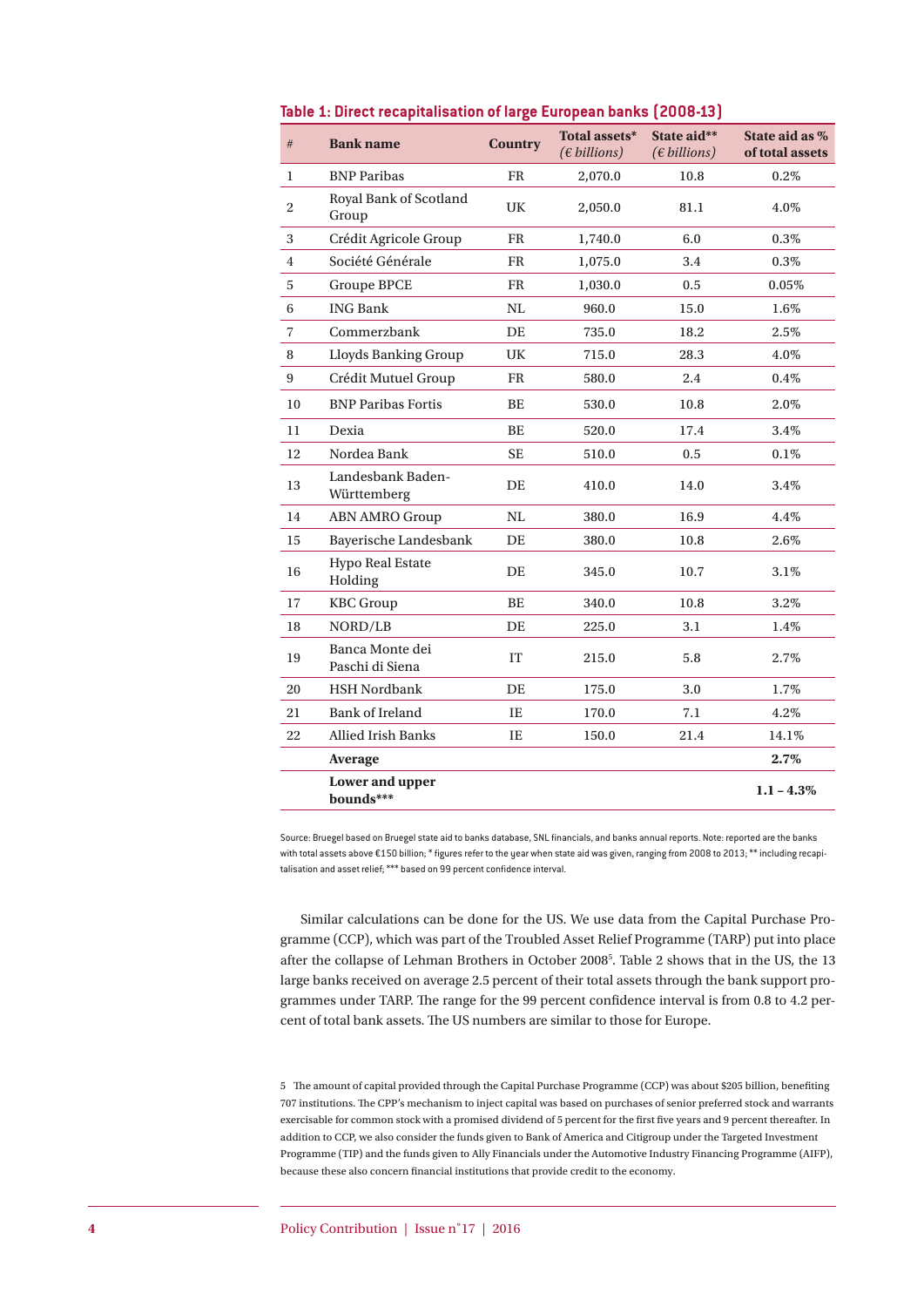| #              | <b>Bank name</b>                              | <b>Total assets</b><br>(\$billions) | <b>State aid</b><br>(\$billions) | State aid as % of<br>total assets |
|----------------|-----------------------------------------------|-------------------------------------|----------------------------------|-----------------------------------|
| 1              | JPMorgan Chase & Co.                          | 2,175.0                             | 25.0                             | 1.1%                              |
| $\overline{2}$ | Citigroup                                     | 1,940.0                             | 45.0                             | 2.3%                              |
| 3              | <b>Bank of America</b><br>Corporation         | 1,820.0                             | 45.0                             | 2.5%                              |
| $\overline{4}$ | Wells Fargo & Company                         | 1,310.0                             | 25.0                             | 1.9%                              |
| 5              | Goldman Sachs Group*                          | 850.0                               | 10.0                             | 1.2%                              |
| 6              | Morgan Stanley*                               | 770.0                               | 10.0                             | 1.3%                              |
| 7              | <b>PNC Financial Services</b><br>Group        | 290.0                               | 7.6                              | 2.6%                              |
| 8              | U.S. Bancorp                                  | 270.0                               | 6.6                              | 2.5%                              |
| 9              | <b>Bank of New York Mellon</b><br>Corporation | 240.0                               | 3.0                              | 1.3%                              |
| 10             | <b>SunTrust Banks</b>                         | 190.0                               | 4.9                              | 2.6%                              |
| 11             | <b>State Street Corporation</b>               | 175.0                               | 2.0                              | 1.1%                              |
| 12             | Ally Financial*                               | 170.0                               | 17.5                             | 10.2%                             |
| 13             | Capital One Financial<br>Corporation          | 165.0                               | 3.6                              | 2.1%                              |
|                | <b>Average</b>                                |                                     |                                  | 2.5%                              |
|                | <b>Lower and upper</b><br>bounds**            |                                     |                                  | $0.8 - 4.2\%$                     |

#### **Table 2: Direct recapitalisation of large US banks (2008-09)**

Source: Bruegel based on US Treasury data on TARP and SNL financials. Note: reported are the banks with total assets above \$165 billion end-2008; \* total assets available only for 2009; \*\* based on 99 percent confidence interval.

### **Potential fiscal costs in future crises**

What is a credible fiscal backstop of a country's banking system? We map out scenarios for the fiscal costs of a systemic bank bailout. In this context, it is important to note that while bail-in is the normal procedure under the EU's new BRRD regime, it might be left aside for broader financial stability considerations, as explained in the introduction. Our first step was to determine the potential recapitalisation costs for one bank. Tables 1 and 2 show that the recapitalisation costs for different banks varied considerably during recent financial crises, with individual cases of 10 to 15 percent of total bank assets. The 99 percent confidence interval provides a reasonable estimate for the recapitalisation costs and ranges from 0.8 to 4.3 percent of total bank assets. Taking the upper limit for the recapitalisation of EU and US banks as a conservative estimate, we standardise recapitalisation costs at 4.5 percent of total assets.

The standardised recapitalisation costs are close to the average capital ratio (ie leverage ratio) of the large European banks found by Schoenmaker and Véron (2016). The fact that the costs amount to the average ratio basically means that the assumed losses wipe out a bank's equity and the authorities have to replenish that equity to assure the continuity of that bank's critical functions. Similarly, Dermine and Schoenmaker (2010) argued that a bank's equity is a good proxy for potential recapitalisation costs. Our second step was to determine the range of bailout costs during a severe systemic crisis. We assume a scenario in which the three largest banks might need to be recapitalised. In doing so, we can establish a country's total potential costs. An alternative scenario of a systemic banking crisis is that a large part (say X percent) of the banking system, covering both small and large banks, is under strain (such as in Spain).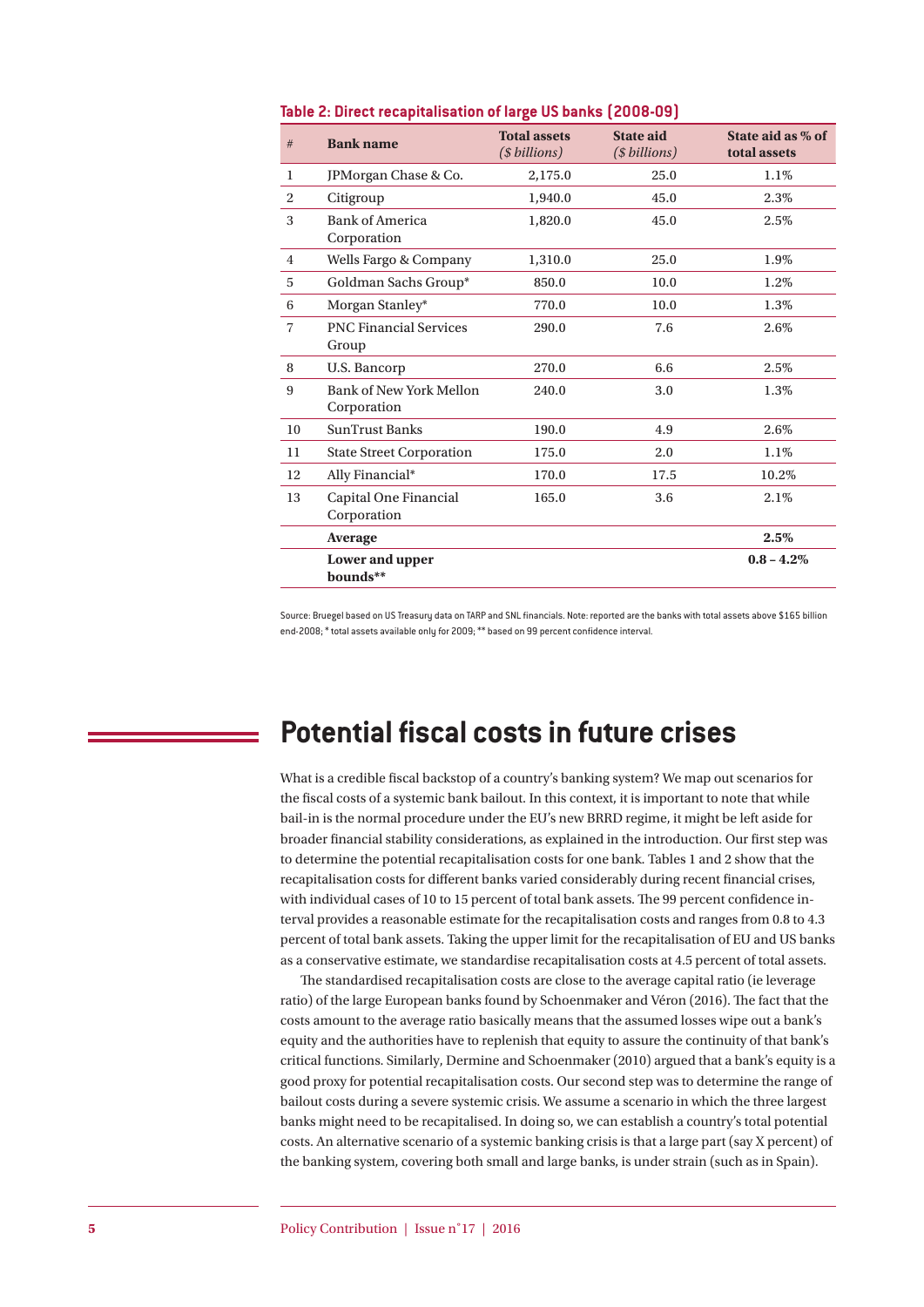In that scenario, 4.5 percent of X percent of total banking system assets would be our proxy for potential bailout costs. However, this scenario is beyond the scope of this paper, which focuses on the recapitalisation of large banks.

Table 3 shows that bailout costs for the top three banks range from 1.6 to 3.7 percent of GDP for large economies, such as China, the US and the euro area. Japan follows closely with 6.6 percent of GDP. These figures are sufficiently low to make a fiscal backstop for the large banks in these countries credible. Table 3 also shows that the potential costs for Germany and Italy are within the 4 to 5 percent range, but these countries are not home to global banks with €2 to €3 trillion in total assets, with the exception of Deutsche Bank. Similarly, Belgium and Austria face potential costs of 5 to 7 percent of GDP.

The other euro-area countries with large banks such as France, Spain and the Netherlands, and non-euro area countries such as Denmark and Sweden, could face potential fiscal costs for bailing out the largest banks of 10 to 12 percent of GDP, according to our calculations. Switzerland would face slightly higher, and the UK slightly lower, bail-out costs. The potential fiscal costs for these countries are at the high end, when compared with past crises (see Figure 1). By contrast, the central and eastern EU member states face relatively low equity-to-GDP ratios, because their banking sectors are characterised by large shares of foreign owned banks, as opposed to home-country banks. Many of these foreign owned banks have parent banks with headquarters in the euro area, and the ultimate costs of financial support will fall on countries where the headquarters are located (Hüttl and Schoenmaker, 2016).

Overall, the credibility of the fiscal backstop in some countries is less strong. We should note that these calculations do not take into account bail-in, which would reduce the potential costs for the government, or the fiscal space in individual countries (on the latter, see Demirgüç-Kunt and Huizinga, 2013).

#### **For euro-area countries, potential fiscal costs are unevenly distributed and range from 4 to 12 percent of GDP.**

| <b>Countries</b>        | <b>Assets</b><br>in \$ billions | 'Equity'<br>in \$ billions | <b>Equity/GDP</b> |
|-------------------------|---------------------------------|----------------------------|-------------------|
| Top 3 banks China       | 8991                            | 405                        | 3.7%              |
| Top 3 banks US          | 6287                            | 283                        | 1.6%              |
| Top 3 banks Japan       | 6023                            | 271                        | $6.6\%$           |
| Top 3 banks euro area   | 5785                            | 260                        | 2.3%              |
| Top 3 banks France      | 5465                            | 246                        | 10.2%             |
| Top 3 banks Germany     | 2794                            | 126                        | 3.7%              |
| Top 3 banks Spain       | 2646                            | 119                        | 9.9%              |
| Top 3 banks Netherlands | 2064                            | 93                         | 12.3%             |
| Top 3 banks Italy       | 1854                            | 83                         | 4.6%              |
| Top 3 banks Belgium     | 716                             | 32                         | 7.1%              |
| Top 3 banks Austria     | 377                             | 17                         | 4.5%              |
| Top 3 banks UK          | 5288                            | 238                        | 8.4%              |
| Top 3 banks Switzerland | 1989                            | 90                         | 13.5%             |
| Top 3 banks Sweden      | 1298                            | 58                         | 11.7%             |
| Top 3 banks Denmark     | 760                             | 34                         | 11.6%             |

#### **Table 3: Potential fiscal costs for major countries, 2015 (as a % of GDP)**

Source: Bruegel based on 'Assets from Top 1000 World Banks' (*The Banker*, July 2016) and GDP from Worldbank. Note: The largest three home-country banks in terms of total assets are chosen for each jurisdiction. Equity is standardised at 4.5 percent of a bank's total assets.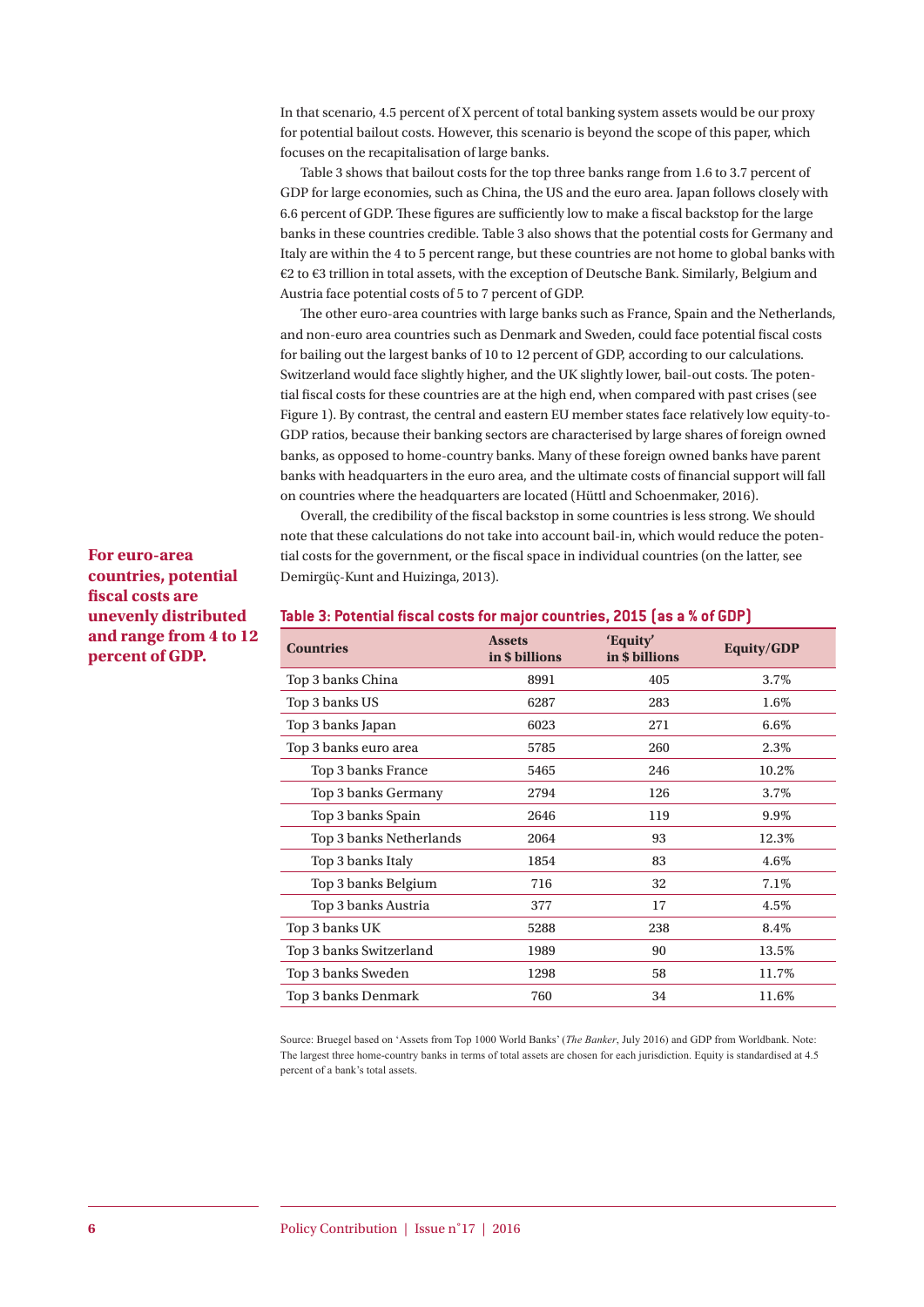## **Policy implications and conclusions**

This Policy Contribution outlines a fiscal cost scenario for the recapitalisation of large banks during a severe systemic crisis. Such support is a last resort, and should only be considered if and when the financial stability benefits exceed the recapitalisation costs. Equally important, the political willingness to spend large amounts on bank bailouts is much diminished in the aftermath of the recent financial crises. This reduced willingness to spend public resources on banks is the rationale behind the new bail-in regime, which should indeed be used to the maximum extent possible.

Our calculations indicate that large countries, such as the US, China and Japan, would face limited potential fiscal costs in the event of a large systemic crisis and can therefore provide a credible fiscal backstop to their banking systems. Our calculations also suggest that the credibility of the fiscal backstop in individual European countries is less strong. For euro-area countries, potential fiscal costs are unevenly distributed and range from 4 to 12 percent of GDP. Moreover, differences in the strength of the fiscal backstops of euro-area countries contribute to divergences in financing conditions in the banking union (Schoenmaker and Wolff, 2015).

If the fiscal backstop were moved to the euro-area level, it would become as credible as that of the US and China. To do so, we propose exploring the idea of using the European Stability Mechanism (ESM) as the fiscal backstop to the Single Resolution Fund. We also propose to improve the so-called ESM Direct Recapitalisation Instrument (DRI), under which the ESM can recapitalise systemically important banks directly within the banking union. However, as pointed out by Véron (2015) and Merler (2014), the language surrounding direct recapitalisation changed from 'breaking the sovereign nexus' in 2012 to 'the remaining building blocks of the banking union would most likely achieve this aim without the need for DRI to provide substantial amounts of fund' in 2014<sup>6</sup>. Hence, the importance of this tool has been reduced, while our analysis puts into question the fiscal capacity of single countries to sustain their banking sectors in a systemic crisis.

The conditions for activating the DRI should be reconsidered. Currently, a euro-area country can receive an ESM loan to recapitalise its banks, the so-called 'indirect' recapitalisation of Article 15 in the ESM Treaty. Only when a member's fiscal sustainability is in danger (ESM, 2014) can the ESM directly recapitalise banks from that member country, as long as the conditions are met of an own contribution from the member country and a bail-in of 8 percent of a bank's total liabilities. Moreover, unanimity of votes is required, which might lead to protracted negotiations. None of this will help to find swift and clear answers in a crisis, when they will be most needed. The current ESM Direct Recapitalisation Instrument thus falls short of an *ex-ante* credible fiscal backstop at euro-area level, and its governance should be reconsidered.

Addressing the fiscal implications of banking union is a necessary step for the greater stability of the euro area. We have argued that it is also important in order to be able to deal with large systemic banking crises. Moving in that direction is difficult because of the potentially large-scale fiscal risk sharing that would have to happen, and because of a current perception that risks are not equally spread across the banking union. In addition to the different sizes of banking systems documented in this paper, banks are differently exposed to sovereign debt<sup>7</sup>. Addressing risk reduction certainly appears necessary from a political point of view to finalise banking union.

6 For the changes in language see the Euro-area Summit Statement of 29 June 2012 (available at http://www.consilium.europa.eu/uedocs/cms\_data/docs/pressdata/en/ec/131359.pdf), compared to European Stability Mechanism, 'FAQ on the preliminary agreement on the future ESM direct bank recapitalisation instrument', June 2014, available at http://www.esm.europa.eu/pdf/FAQPreliminaryDRIJune2014.pdf.

7 Risk reduction can be achieved, for example by introducing some form of large exposure rules on sovereign bond holdings or risk weights for sovereign bond holdings (Brunnermeier *et al*, 2016).

**We propose exploring the idea of using the European Stability Mechanism (ESM) as the fiscal backstop to the Single Resolution Fund.**